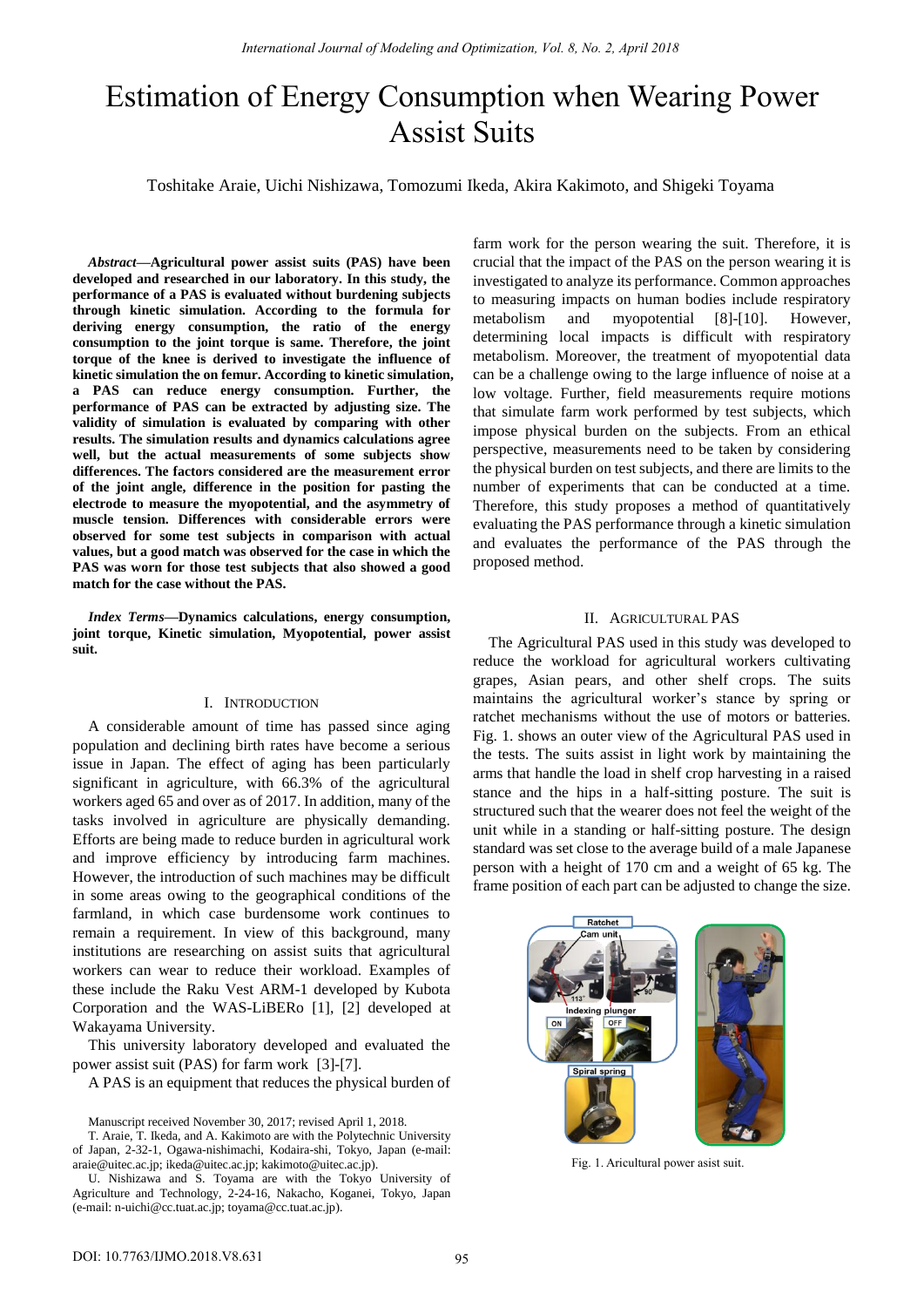#### III. PERFORMANCE EVALUATION METHOD

#### *A. Energy Consumption by Muscles*

This study evaluates the performance of the PAS considering the changes in energy consumption by muscles while the suit is being worn. For estimation of energy consumption, Ehara *et al.* [11] have proposed an equation of derivation. The following equation is obtained by reorganizing the variables and constants of the equation of derivation:

$$
P = f \left\{ v + \frac{\left( v + 0.9L_0 \right)^2}{3.6L_0 - v} \right\} \quad (v \ge 0). \tag{1}
$$

where, *P* is the energy consumed by a muscle per unit time, f is the muscle tension, v is the velocity of muscle contraction, and  $L_0$  is the length of the static muscle.

The mechanism of the PAS is designed mainly to assist retention of a posture. Muscle length does not change while a posture is retained, and therefore  $v = 0$ . Thus, equation (1) becomes

$$
P = 0.225 fLo.
$$
 (2)

#### *B. Performance Evaluation Index*

Joint torque *Mi* for muscle tension f of a given muscle *i* is expressed as follows.

$$
M_{i} = f \times d. \tag{3}
$$

where *d* is the moment arm length used when converting muscle tension into a joint torque. When the same test subject takes the same position, the value of *d* for each muscle becomes the same irrespective of whether the subject is wearing the PAS. Joint torque *M* around a given joint is the sum of the torques exerted by the muscle involved in generating the torque. Assume that *M* can be combined as

$$
M = \sum M_i = F \times D. \tag{4}
$$

In the equation,  $F$  is the resultant force of the muscle tensions and *D* is the moment arm length after the torques are combined. *D* is constant for the same position and same test subject. Therefore, taking the ratio of energy consumption *PPAS* when the PAS is worn and energy consumption *PNPAS* when the PAS is not worn, the following equation is obtained from equations (2) and (4):

$$
\frac{P_{PAS}}{P_{NPAS}} = \frac{f_{PAS}}{f_{NPAS}} = \frac{M_{PAS}}{M_{NPAS}} \tag{5}
$$

Based on the above explanation, energy consumption can be compared with the joint torque.

Additionally, as a performance index for the PAS, reduction rate  $R$  with respect to energy consumption is defined as follows, considering equation (5):

$$
R = \left(1 - \frac{P_{PAS}}{P_{NPAS}}\right) \times 100 = \left(1 - \frac{M_{PAS}}{M_{NPAS}}\right) \times 100. \tag{6}
$$

where, the absolute value of  $R$  is the amount of change in energy consumption by wearing the PAS; the load is reduced if  $R > 0$  and is increased if  $R < 0$ . By calculating R, this study performs a quantitative evaluation of the assist performance of the PAS.

#### IV. COMPARISON OF ENERGY CONSUMPTION VIA SIMULATION

### *A. Simulation Overview*

The PAS has an assist mechanism that uses a spiral spring for the legs to support a half-rising position. To investigate the changes in the burden to the femur in the presence of leg assist mechanism, the knee joint torque with and without the PAS was derived for a half-rising position; the energy consumption for both cases was compared. A kinetic simulation was performed to derive knee joint torque.

The case in which the PAS is not worn was simulated by first developing a simulation model of the human body and PAS separately and then performing a simulation with the human model alone. The case in which the PAS is worn was simulated by equipping the PAS model onto the human body model. Fig. 2. shows the model with and without the PAS.

For obtaining the physical property values of the human model, an arbitrary test subject (a male in his 20s) was chosen, and the measured lengths of each of his body parts were used in the model. The measured body parts included the feet, crus, femur, torso, head, upper arm, forearm, hands, the distance between hip joints, and the distance between shoulder joints. The mass of each body part was calculated by using the measured values and an equation of derivation obtained from a previous study [12]. For the physical property values of the PAS model, the values from the blueprint were used for the dimensions, and those of the dimensions and density of constituent materials were applied for the mass.

After setting the physical properties for the model, an arbitrary angle was set for the ankle, knee, and hip joints of



the human body to simulate the half-rising position. The angles set for each joint are given in Table I. The mean value of the knee joint torque obtained from the simulation performed using the human body model was used as the knee joint torque in a half-rising position, and the energy consumption was compared with this torque.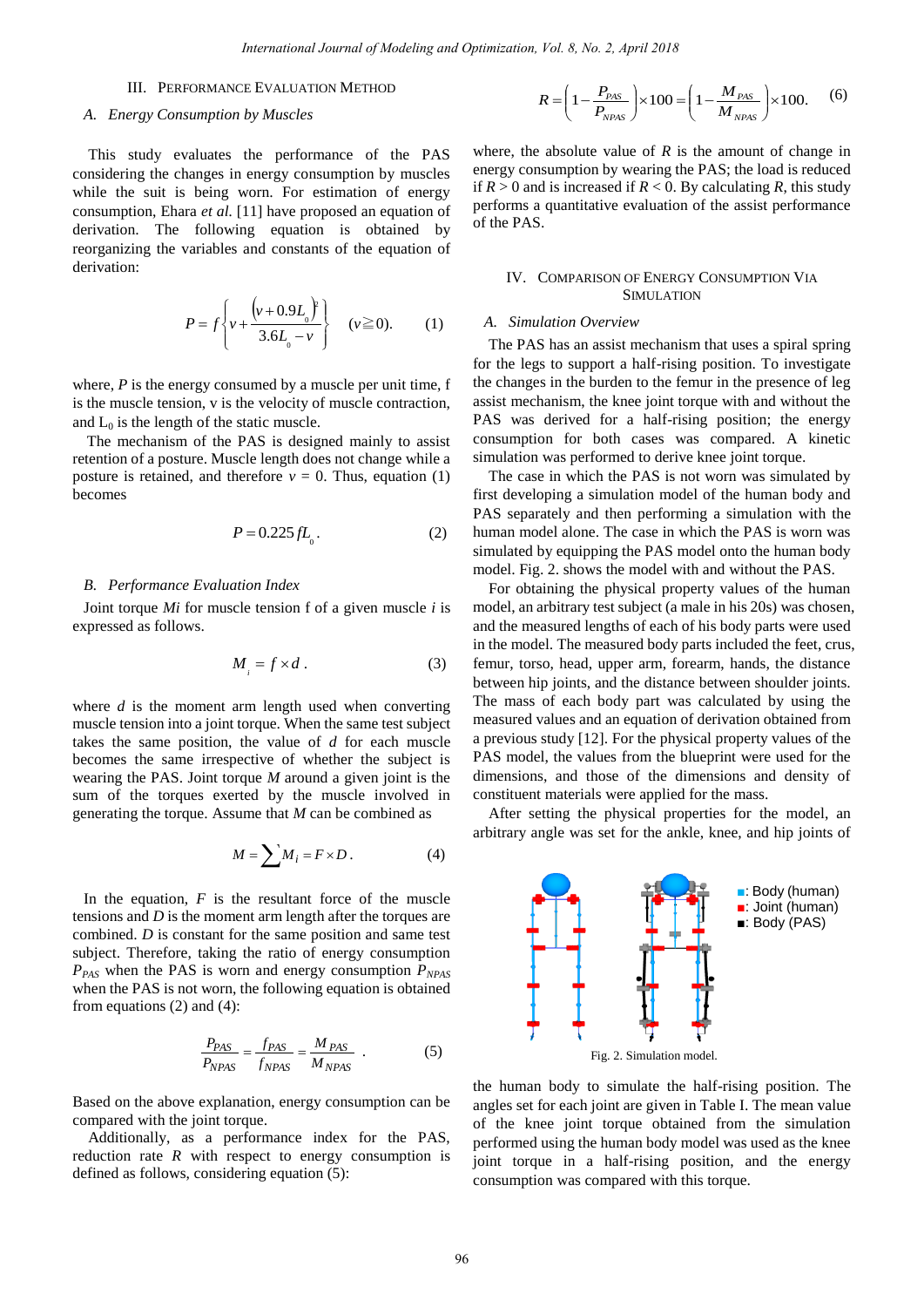| <b>TABLE I: JOINT ANGLES</b> |                  |
|------------------------------|------------------|
| Joint                        | Angle $( \gamma$ |
| Ankle                        | 70               |
| Knee                         | 120              |
| Hip                          | 140              |

## *B. Comparison of Results and Discussion*

To provide safety to the person wearing the PAS while walking, the knee joints in the legs of PAS do not extend completely even in an upright position and their angle remains below 180°. Therefore, this study compared two cases: one with the PAS and the half-rising position is taken after turning on the switch of the leg assist mechanism in a normal upright position, and another wherein the PAS provides "maximum assistance" in which the half-rising position is taken after turning on the switch for leg assist mechanism once the angles of knee joints of the PAS were forcefully set to 180°.

Fig. 3. shows the knee joint torque values under each condition. Fig. 4. shows reduction rate *R* for the energy consumption. It can be observed in Fig. 3. that the burden on the femur is reduced by the PAS assist mechanism as the knee joint torque is reduced. However, *R* in Fig. 4. is approximately 22% with the PAS and approximately 67% with maximum assistance, which is approximately thrice the value with the PAS. One of the causes is the property of the spiral spring owing to the form of the PAS legs in an upright position.

The spiral spring maintains its natural length before the legassist mechanism is turned on and interferes with the knee joints of the PAS once the switch is turned on and creates a repulsive force by deforming according to the changes in the joint angles.



Fig. 4. Reduction rate of energy consumption.



Fig. 5. Comparison of reduction rate.

In other words, the repulsive force of the spiral spring is proportional to the difference between the knee joint angle of the PAS at the time the switch is turned on and the knee joint angle of the PAS in a half-rising position. A difference in *R* was observed as the assist force was reduced because of the reduced change in angle of the knee joints of the PAS on bending from an upright position to a half-rising position.

The knee joint angle of the PAS in an upright position can be changed by adjusting the size of the PAS legs. Therefore, the relationship between the size of PAS legs and energy consumption in the femur was investigated. The leg size of the PAS was varied within a range in which the sum of the total length of the crus and femur of PAS did not exceed the sum of the total length of the crus and femur of the test subject. The knee joint torque in a half-rising position was derived once more and *R* was compared. Fig. 5. shows the comparison results. *R* depended heavily on the sum of the total length of the crus and femur, and the value increased as it neared the sum of the total length of the crus and femur of the test subject. This was because the knee joint of the PAS in an upright position extended and reached closer to 180° on setting the total length of the PAS leg closer to the total length of the leg of the test subject; the change in the angle increased as PAS moved from an upright position to a half-rising position.

#### V. EVALUATION OF THE VALIDITY OF SIMULATION

### *A. Definition of Compared Subjects for the Evaluation*

In this study, simulation results alone were used to derive the reduction rate of the energy consumption. Therefore, the validity of the simulation results needs to be discussed to justify the reduction rate of energy consumption. The simulation results were validated through a comparison with dynamics calculations and actual measurements.

The equation of derivation for the joint torque of both the knees at a half-rising position is shown below.

$$
2T_{knee} = 2m_{femur}g(l_{femur}G_{femur}) + m_{body}g(l_{femur} - l_{body}G_{body})
$$
  
+2m<sub>underarm</sub>g(l\_{femur} - l\_{body} - l'\_{underarm}G\_{underarm})  
+2m\_{frontarm}g(l\_{femur} - l'\_{body} - l'\_{underarm} + l'\_{frontarm}G\_{frontarm}) . (7)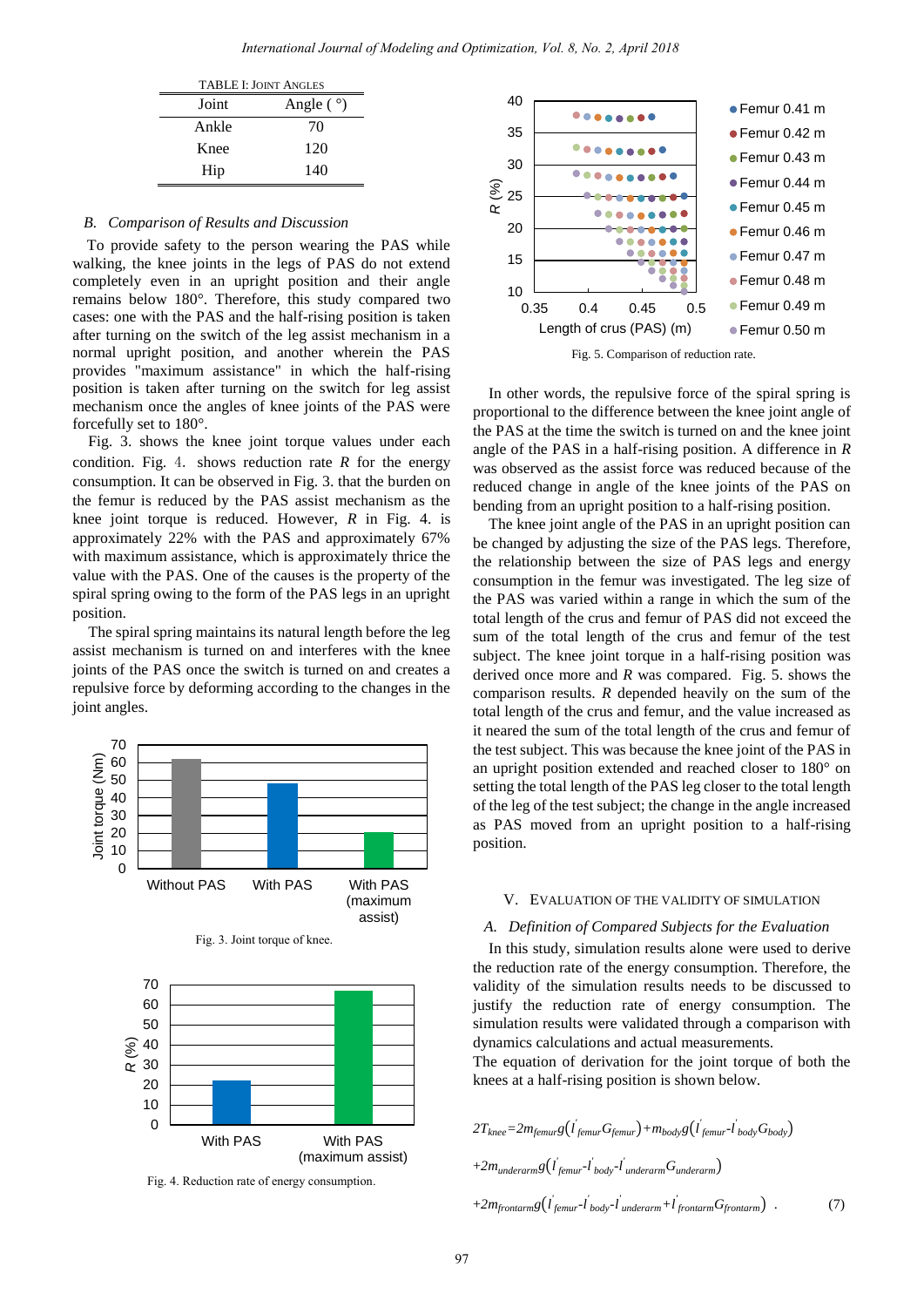

Fig. 6. Myopotential vs torque of knee.

where, *m* is the mass of each body part, *g* is the gravitational acceleration, *l'* is the vector component parallel to the ground at each body part, and *G* is the location of the center of gravity for each body part. If the torques of both knees are symmetrical in a case where the posture is symmetrical between left and right, the knee joint torque per leg is derived by multiplying equation (7) with 1/2.

As the joint torque does not appear as an external force when retaining a posture, it is difficult to directly measure the knee joint torque of a test subject in a half-rising position with measurement equipment. Therefore, the torque is derived using myopotential as the index of actual measurements. Myopotential can be obtained either through needle electromyography in which needle-like electrodes are pierced into a muscle, or a surface electromyogram in which myopotential is measured by attaching electrodes on the surface of the skin. This study utilized the surface electromyogram approach owing to a smaller burden on the test subjects. The method of deriving the joint torque from myopotential has been validated in an experiment conducted by Prilutsky et al [13]. The equation of derivation is shown below:

$$
M_j^e = \sum_i \left( \frac{EMG_{i_{inst}}}{EMG_{i_{jmax}}} \right) F_{i_{j_{jmax}}} d_{ij} . \tag{8}
$$

where,  $M_i^e$  is the torque of joint j,  $EMG_{i_{\text{max}}}$  is the measured myopotential intensity of muscle *i*, and  $EMG_{i_{\text{max}}}$  is the myopotential intensity when the muscle tension of the muscle i is at its maximum;  $F_{i_{\text{max}}}$  is the maximum value of the muscle tension, and  $d_{ii}$  is the moment arm length used when converting muscle tension to a joint torque. Given that  $EMG_{i_{\text{max}}}$ ,  $F_{i_{\text{max}}}$ , and  $d_{ij}$  are the same for the same position of the same test subject, the equation shows that the myopotential intensity and joint torque are in a proportional relationship.

There are individual differences in the number of muscles per test subject. Therefore, the value of the proportional constant used to derive the joint torque is a different for each test subject. Considering this difference, the correlation between the torque and myopotential intensity was investigated empirically. A weight load was provided to the ankle joint of the test subject in a seated position, and the state in which the feet were afloat was maintained while keeping the knee joint fixed at an arbitrary angle. The myopotential of the femur was measured using electrodes stuck on the surface of the skin while maintaining the posture, and the angles of the hip and knee joints were measured using optical motion capturing. The measured myopotential was processed by rectification and smoothing and used as the myopotential intensity. The knee joint torque during the experiment was also derived using the measured values of the joint angles.

Fig. 6. shows the relationship between the knee joint torque and myopotential intensity when a weight is held. Taking the variation in data into account, linear approximation was performed.

The plot in which the knee joint torque was the vertical axis and the myopotential intensity was the horizontal axis was labeled "myopotential", and the plot in which myopotential intensity was the vertical axis. The joint torque in actual measurements was derived by substituting the myopotential intensity into the linear approximation.

#### *B. Comparison of results in a half-rising position*

The joint angle in a half-rising position and surface myopotential of the femur were measured. The joint angles were measured for the ankles, knees, hips, shoulders, and elbows from the sagittal plane. The position and muscle tension in the femur of the test subjects were assumed to be symmetrical, and measurements were taken only for the right side of the body. The knee joint torque was derived from the measured myopotential intensity, which was treated as the actual value. The measured joint angle was used in both the dynamics calculations and the simulation, and the torque was derived to ensure that the position would be the same for each method of derivation.

Fig. 7. shows the results without the PAS. Given that the errors between the results from the simulation and dynamics calculations were within a few %, it can be said that nearly the same results were obtained from both the simulation and equation (7) for a scenario without the PAS. However, between the simulation and myopotential results, some cases resulted in a good match, as shown in (a), while other cases showed a significant difference as shown in (b), depending on the test subject.

The factors that caused such a result in the simulation included the measurement errors in the dimensions of the body and joint angles and the fact that masses were derived for each body part using the same equation of derivation for test subjects with different physiques. The influence of measurement errors in the joint angle was particularly large such that the knee joint torque changed by approximately 10% for a 1° change in the ankle and knee joint angle, while the knee joint angle changed by approximately 5% for a 1° change in the hip joint angle. The ratio that the mass of the femur, torso, and the head occupies in the mass of the human body is significant, and the position of the femur and torso likely had a large impact on the knee joint torque. The position of the femur in a half-rising position was determined by the joint angles of the ankles and knees, while the position of the torso was determined by the position of the femur and joint angle of the hips.

Therefore, the impact on the knee joint torque became greater than the ankle joint angle that affects the position of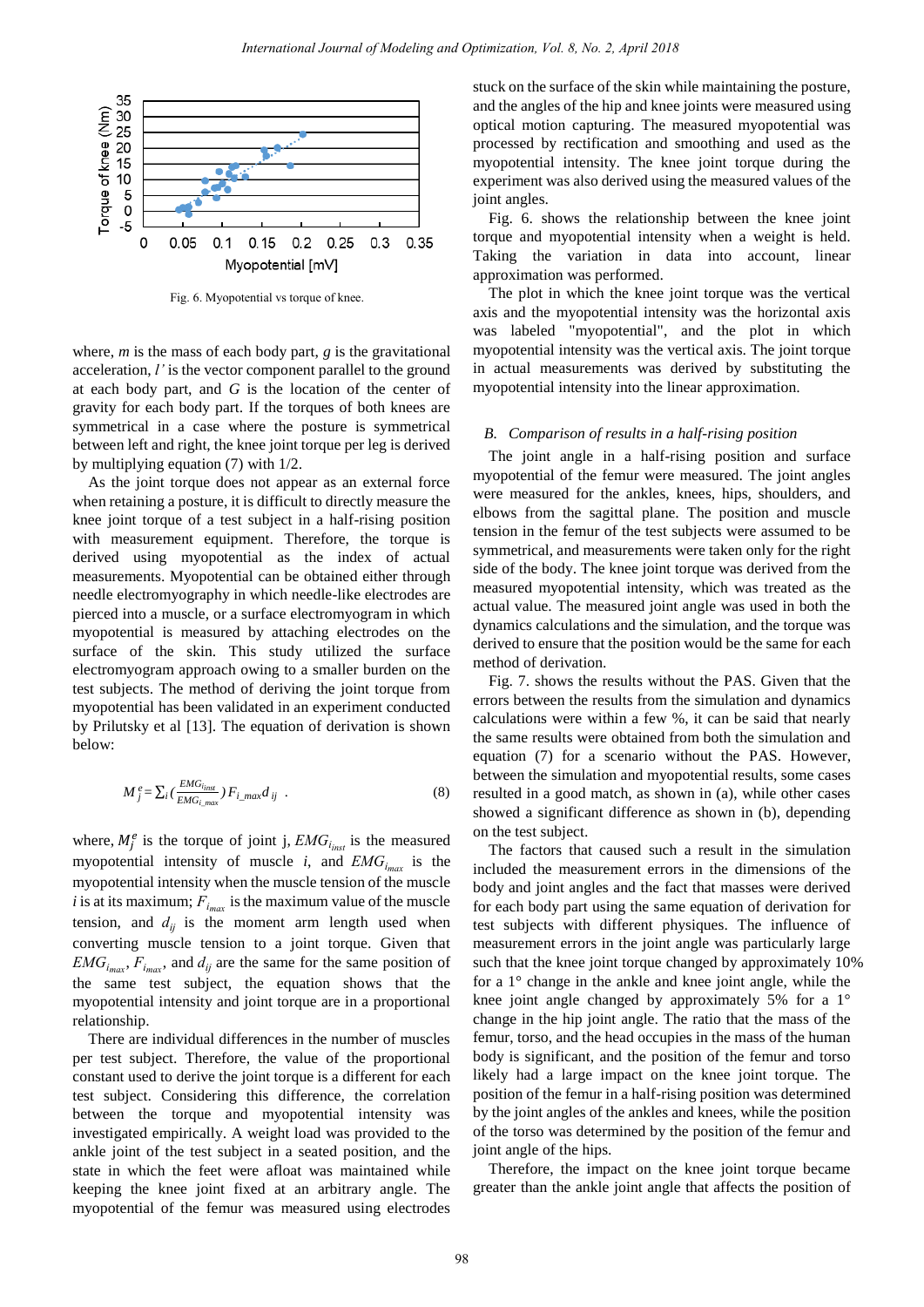



Fig. 7. Comparison of joint torque without PAS.

both the femur and torso as well as the hip joint angle in which the knee joint angle does not affect the femur position. On the other hand, factors that caused the results based on the myopotential shown in Fig. 7. include the fact that the muscle tension of the femurs were asymmetric in reality; further, the vastus intermedius could not be measured among the quadriceps, and the influence of the innervation zone due to an error in the location in which the measuring electrodes were placed.

Fig. 8. shows the results for the case with the PAS. The values of the dynamics calculations in the figure are values converted to a case without the PAS in which the effect of PAS is not considered. A good match was obtained between simulation results and actual measurements in the case with the PAS for test subjects who had a good match for the case without the PAS, as shown in (a), but test subjects who showed a considerable difference in the case without the PAS also showed a substantial difference in the case with the PAS, as shown in (b). A trend was also observed in which the values from the dynamics calculations were greater for the case with the PAS than the case without the PAS, which suggests that the PAS allows users to take a position that enhances their work efficiency.

### VI. CONCLUSION

The relationship between the joint torque and energy consumption of the human body was analyzed based on the calculation formula for deriving energy consumption from muscle tension; a method that used the reduction rate for

Fig. 8. Comparison of joint torque with PAS.

energy consumption was proposed as an index for evaluating the performance of the PAS. The study showed that energy consumption can be reduced by wearing the PAS through deriving the reduction rate of energy consumption through a simulation; it was verified that the reduction rate could be improved by adjusting the size of the suit. To evaluate the validity of the developed simulation model, simulation results were compared with the actual values obtained using dynamics calculations and the myopotential intensity. This comparison verified that correct dynamics calculations were performed for the human body model not equipped with the PAS. However, differences with considerable errors were observed for some test subjects in comparison with actual values, but a good match was observed for the case in which the PAS was worn for those test subjects that also showed a good match for the case without the PAS.

Future challenges include reconsidering the method of measurement that would minimize the measurement error, which is thought to be the major cause of the difference between the measurement results and simulation results. While this study also performed an evaluation of the lower half of the PAS, the PAS developed in our university laboratory also has an assist mechanism for the upper body, which also needs to be investigated. Additionally, as this study could define an index for the evaluation of the PAS performance, another future challenge is to evaluate older PAS equipment developed in this university laboratory as well as PASs developed by other institutions to evaluate the improvements in PAS, while also discussing the pros and cons of the PASs.